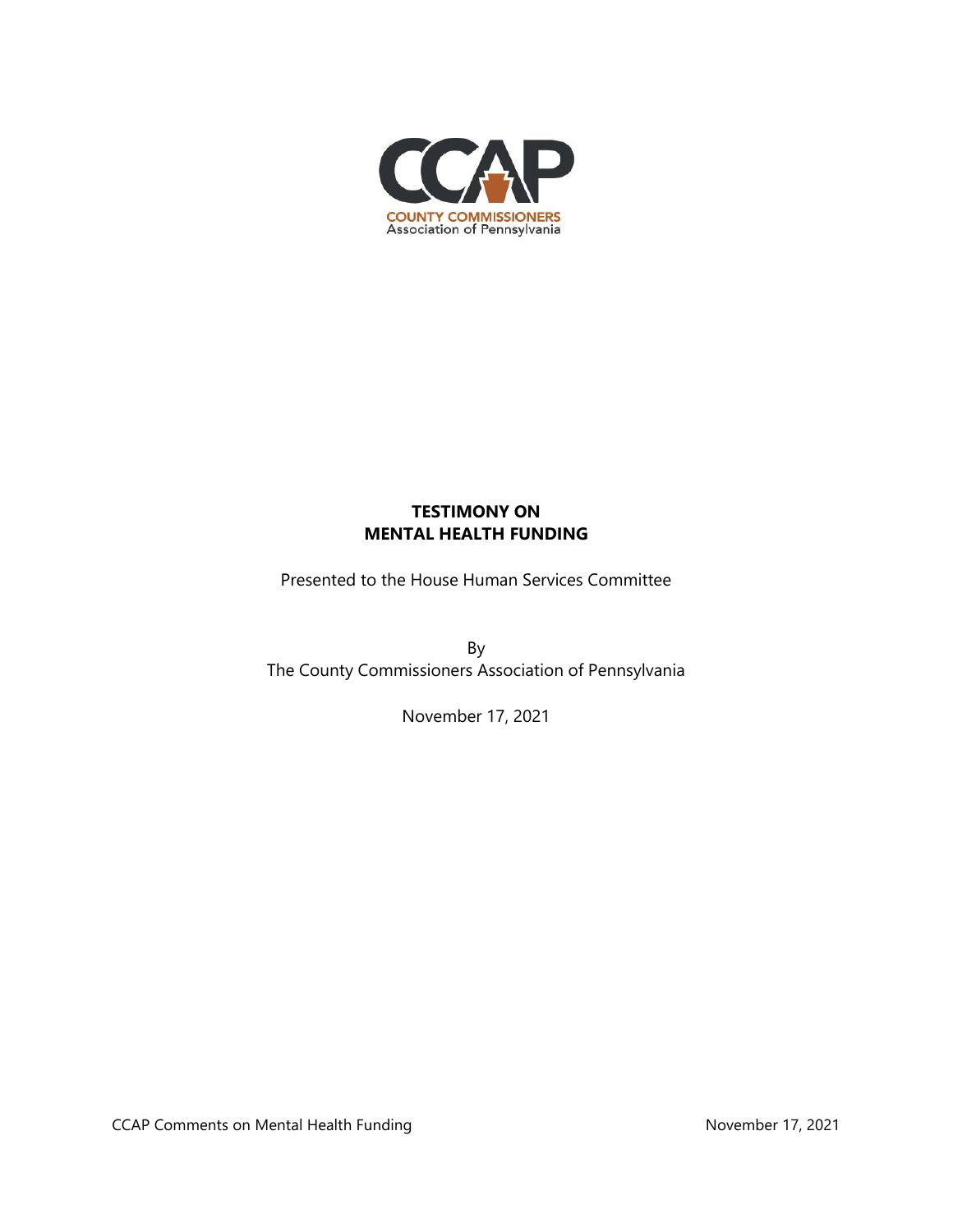Good morning and thank you for the opportunity to submit testimony today. On behalf of the County Commissioners Association of Pennsylvania (CCAP), representing all 67 counties in the commonwealth, I write to convey the counties' experiences regarding the need for increased state funding to counties for the mental health community base.

Maintaining mental health is a crucial part of wellbeing and county-based community mental health programs play a vital role in supporting a healthy society. Counties are a key partner with the state in solving human services issues that we all face. Counties are required to provide certain services including crisis intervention, support for individuals leaving state facilities, treatment, community consultation and education, day services and prevention. As such, we seek the appropriate resources to address local needs, not only for the provision of statemandated services for which counties are responsible, but also knowing what resources are necessary to succeed in the provision of those responsibilities. CCAP and counties have been conveying the importance of increasing funding for the mental health services counties provide to meet the needs of Pennsylvania's residents – so important, in fact, that our membership has continued to select mental health as one of our legislative priorities for the past few years.

Community-based mental health services—such as community residential programs, familybased support, outpatient care and crisis intervention—are critical to the well-being of our constituents and our communities. Funding levels for county mental health services have direct impacts on whether these important community and family supports will be available.

In all, county human services providers are obligated to deliver a variety of services within their communities that include ensuring responsible program planning, fiscal management and monitoring of mental health, intellectual disability and autism services. Within the realm of mental health and intellectual disabilities, counties provide facility and community-based service options for individuals with intellectual disabilities, autism and mental illness, including employment options, individualized care approaches and resources for families; early intervention services to children from birth to age three to reduce and aid developmental delays; programs and services designed to keep people in their home communities with their natural support systems; and assist individuals and their families in accessing the care they need through the Behavioral HealthChoices program, and more.

Due to the broad variety of responsibilities and the increasing demand of mental health needs in our society, counties are being asked to do more and more to serve their local citizens and we want to be good partners and providers for Pennsylvanians. Some of the most dire needs for increasing mental health base funding include: meeting increased demand for services, including those mandated by the state; ensuring providers have the resources to train staff in evidence-based practices; assisting with the retention and recruitment of qualified staff to provide services; increasing the core competencies and advanced competencies of staff to meet the increasingly complex situations supported in the community; meeting increasingly complex situations encountered in local communities; and ensuring counties have the administrative resources necessary to comply with evidence-based administrative tasks.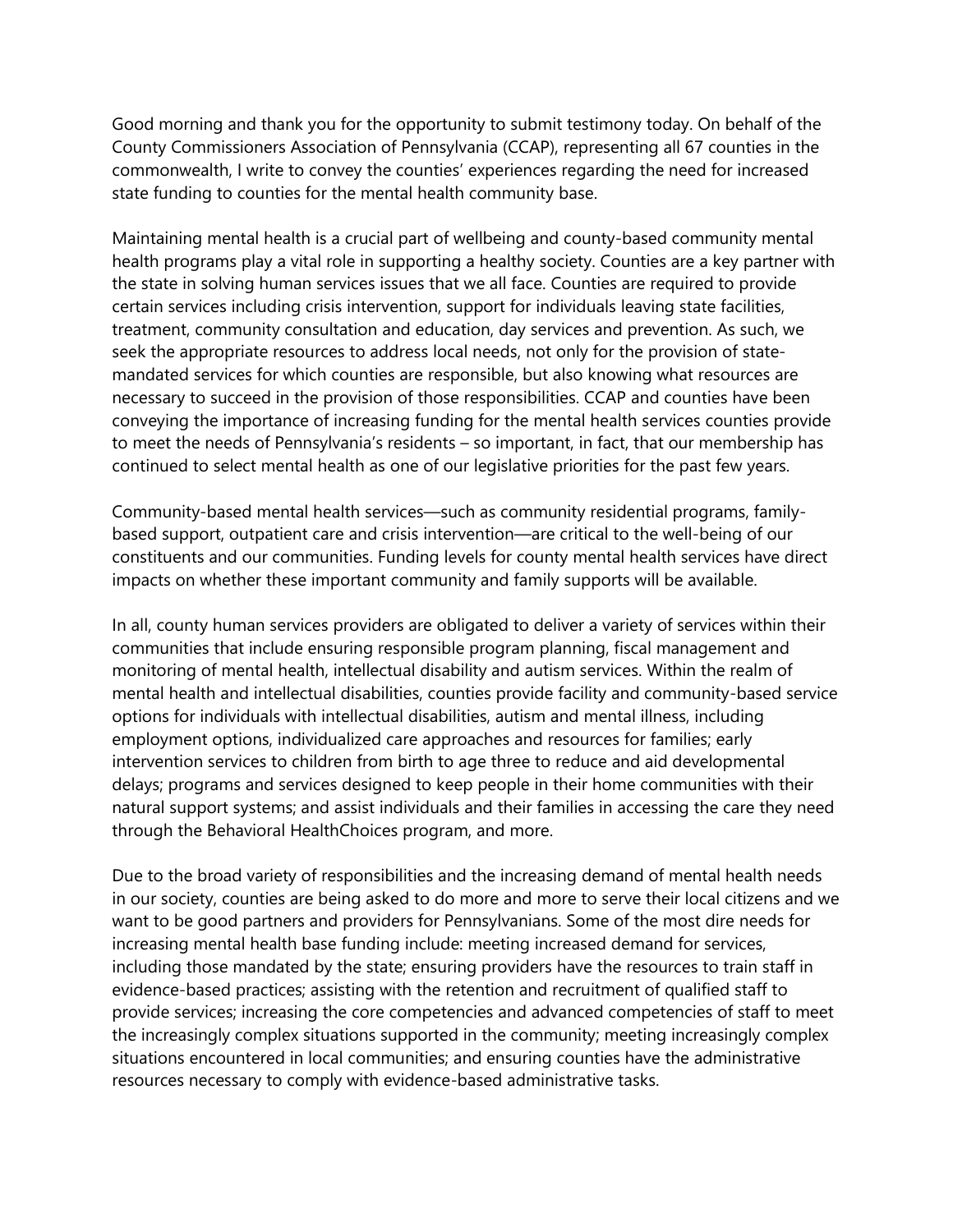In January of 2015, Governor Wolf expanded Medicaid. The new benefit package extended health care treatment, both for physical health and behavioral health (PA's Behavioral HealthChoices Program) to almost three million individuals. The uninsured rate fell from 10.2% to the lowest rate on record, 5.5%, in 2017. Expanded Medicaid greatly improved access to mental health and substance use disorder treatment. However, Medicaid does not always cover the programs and supports required for sustained recovery, which enables individuals to live as contributing members of the community. Medicaid also does not support community engagement with schools, employers, correctional officers, and community organizations. County mental health community base funded by the commonwealth provides the supports and services that function as the glue, binding treatment and community supports together to ensure recovery and long-term health and wellbeing.

For too many years, state funding for county mental health services has lagged far behind needs, as we have watched appropriations stay stagnant or even decrease. Many counties appreciate the flexibility afforded by the Human Services Block Grant, but they have stretched that funding as far as possible. Some counties have been unable to afford provider rate increases since 2008, and, while Medicaid expansion has allowed increased access, now counties are faced with a funding crisis for basic services for a population that is not eligible for Medicaid and a need for community supports that are not covered by Medicaid. Yet, these services, for which only base funding can pay, provide significant support to people in our communities, mitigating incarceration and avoiding hospitalization.

In spite of this, counties continue to forge ahead – attempting keep up the same level of services while experiencing increasing demand within our communities. Increased demand coupled with increased costs and stagnant funding is causing stress on the system, leaving counties searching for creative solutions to help more people with fewer resources. Also, while need has exceeded funding for years, the unique set of stressors brought on by the COVID-19 public health emergency deeply exacerbated the existing problem, including isolation, economic and physical health concerns, and more. The pandemic will certainly impact the already-strained web of human services programming that makes up the fabric of our community safety net.

The Wolf Administration announced grant opportunities earlier this year to expand resources to recovery support services, in addition to prior efforts to address substance use disorder and mental health service expansion. While CCAP agrees that these efforts are essential, we also want to point out the critical importance of ensuring that base funding reaches a level high enough for counties to better meet current demand before attempting to add new programs and services to the already-stressed system. In short, sustaining the existing safety net will maximize local resources to help ensure that other areas of the support system are not unnecessarily stressed as well.

For the 2021 state budget, CCAP sought an increase of \$28 million to the mental health funding base line to shore up existing services and capacity needs. The goal of increased funding is to help counties ensure that the safety net of services already in place is strong and sustainable, prior to adding additional programs and services. However, only a nominal increase was